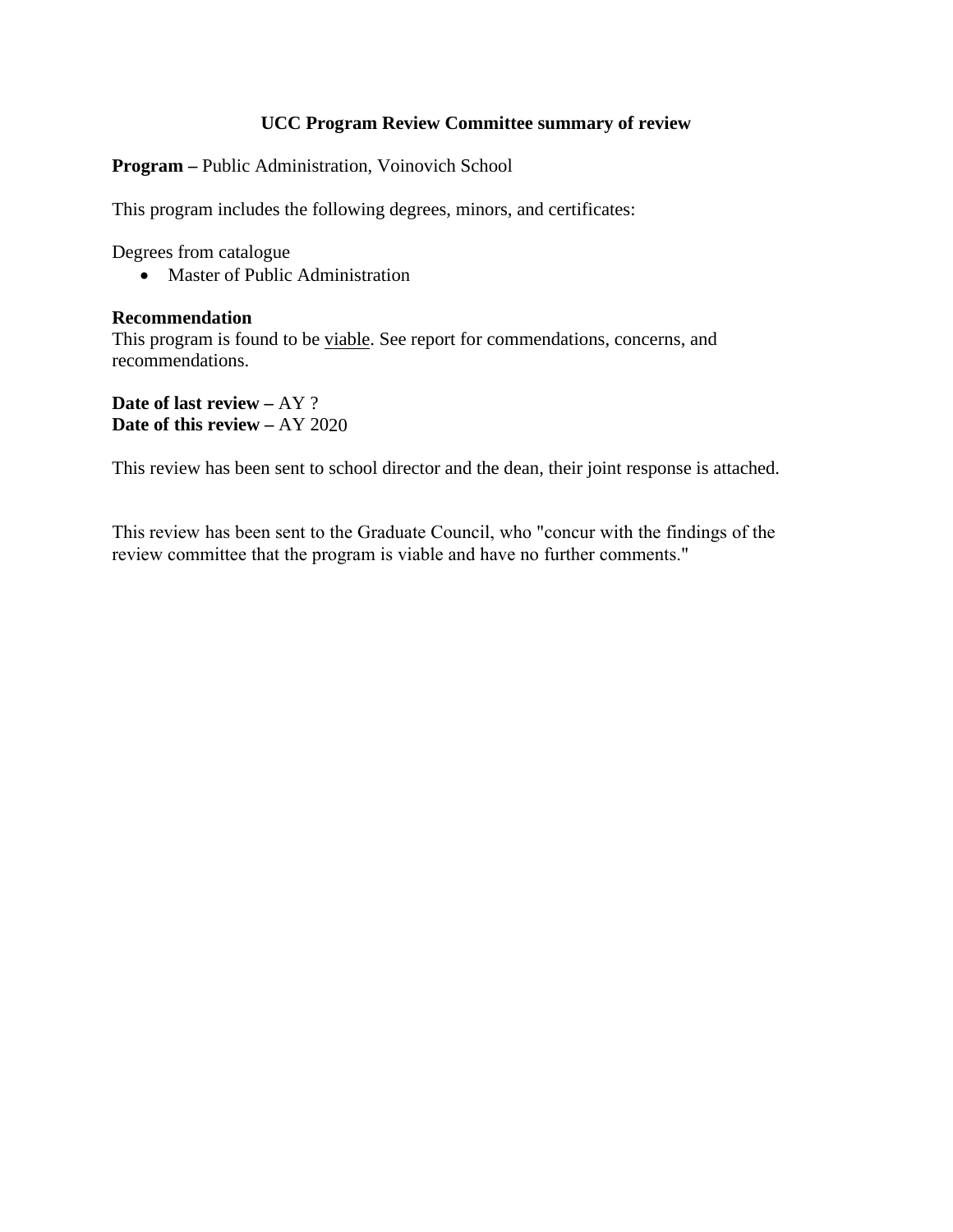### **General Summary of the Voinovich Masters of Public Administration at Ohio University**

1. The program as a whole:

**a. Is the current number and distribution of faculty sufficient to carry out the broad overall mission of the Department (Teaching; Research, Scholarship and Creative Activity; Service)**

There are 5 tenure track faculty and 4 instructional track faculty. Three of the tenure track faculty are Professors and the other two are Associate Professors. A variable number of adjunct faculty are used to deliver the online programs primarily. All faculty members are on 12 month contracts rather than the usual 9 month faculty contracts. This is due to the significant responsibility faculty have for securing grant dollars. Each faculty member has soft money grants totaling millions of dollars. During interviews faculty stated that they feel well supported and resourced by the Voinovich shool. They also note the flexibility they have to pursue their research interests. The faculty carry a 1:1 teaching load due to their grant writing requirements.

# **b. Is the level of the Department's RSCA appropriate for the program given the size of the faculty and the resources available to the Department? Is the Department's level of external funding at an appropriate level?**

This is a definite strength of the MPA program in the Voinovich center. As noted earlier, each and every faculty member generates significant grant funds. Additionally, the department is supported by 75 professional staff. Many of these professional staff members have advanced degrees and all work with students in some capacity and are integrated across all facets of the school's programs and services.. They support grant work of faculty. Professional staff members are on one year administrative contracts. Alumni report positive satisfaction with their preparation for post graduation careers. They further reported that they have been able to apply classwork to their jobs. Programmatically, faculty, staff, and students are integrated together through participation on research teams.

## **c. Is the level of service, outside of teaching, appropriate for the program given its size and the role that it plays in the University and broader communities it interacts with? Is the Department able to fulfill its service mission?**

Many of the research activities generated by faculty and staff have direct community connections. From research on opiod addiction to issues of poverty, faculty and staff partner with community agencies that extends the university into communities throughout the state. In fact, agencies throughout the area that are facing challenges seek and receive faculty and staff expertise. Tenure track faculty are expect to expend 20% of their time providing service. Students reported that faculty are very quick to respond when asked.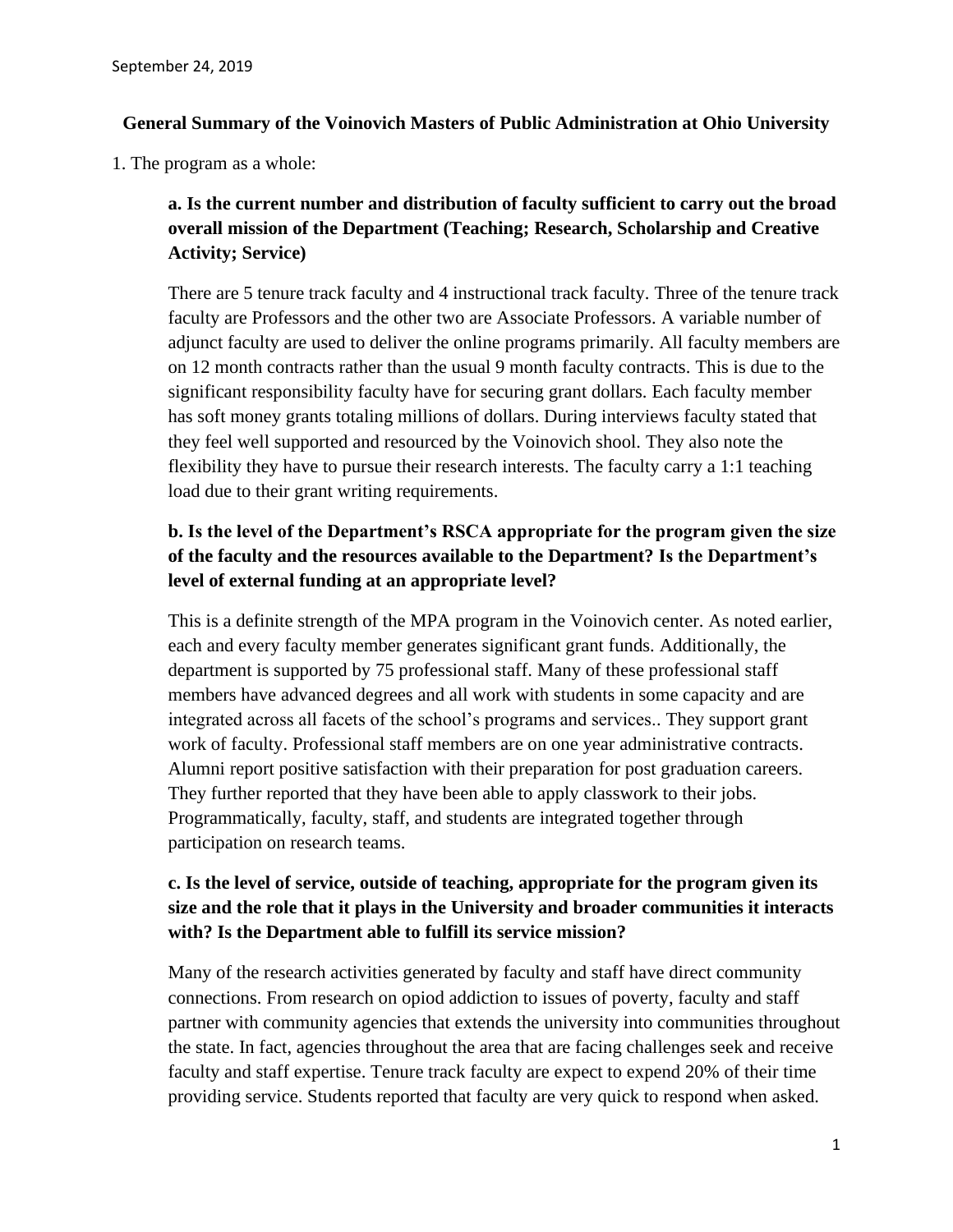## **d. Does the Department have an appropriate level of financial resources, staff, physical facilities, library resources, and technology to fulfill its mission?**

Faculty and staff are expected to bring in soft dollars to pay for their own salaries. Other resources such as technology are provided by both grant and department resources. Each faculty member is provided with computer but, there is no department policy on refresh times for new computers. There are some physical issues with the building due to construction being done on the Ridges, they hope they have heat for the winter. Students benefit from paid conference travel, printing of posters, etc. During interviews with faculty and staff, it was learned that there is a serious need for office space within the school. There is space for additional offices on the upper floor but the school has been unsuccessful in getting permission to renovate. Adequate private office space is critical for this school as much of their grant contracts require confidentiality.

- 2. Undergraduate Program
- 3. Graduate Program

### **a. Is the program attracting students likely to succeed in the program? Is the number of students appropriate for the program? Is the program attracting a diverse group of students?**

The Executive and Online MPA programs attract professionals in state and local government agencies, non-profits, and areas of public-private partnership who are looking to further their careers and their professional effectiveness by adding to and enhancing their leadership and managerial skills. The campus-based MPA program primarily attracts students with little professional experience who are interested in careers in public administration. Many have backgrounds in social and behavioral science or development-related fields. Both the OEMPA and OMPA programs are populated by feepaying students, and enrollments for both programs are strong and growing. The OMPA program alone enrolled 82 students in 2017-2018. The size of the campus-based MPA program has decreased over time, consistent with the decrease in enrollment nationally, as well as for all on-campus Masters programs, but seems viable at around 20 students. Faculty and adminstrators report some challenges with finding highly qualified MPA candidates to fill all the available Graduate Assistantship slots. The OMPA program seems to have attracted a more diverse student body, while the on-campus MPA has attracted and enrolled a significant number of international students.

## **b. Does the graduate curriculum provide an adequate background to pursue discipline-related careers following graduation?**

Alumni of the MPA program speak highly of the knowledge, skills, and mentorship they received in the program and how the curriculum has been applicable to their professional lives. Continuing professionals in the program reported using the grant-writing, program development and evaluation, and leadership skills emphasized within the MPA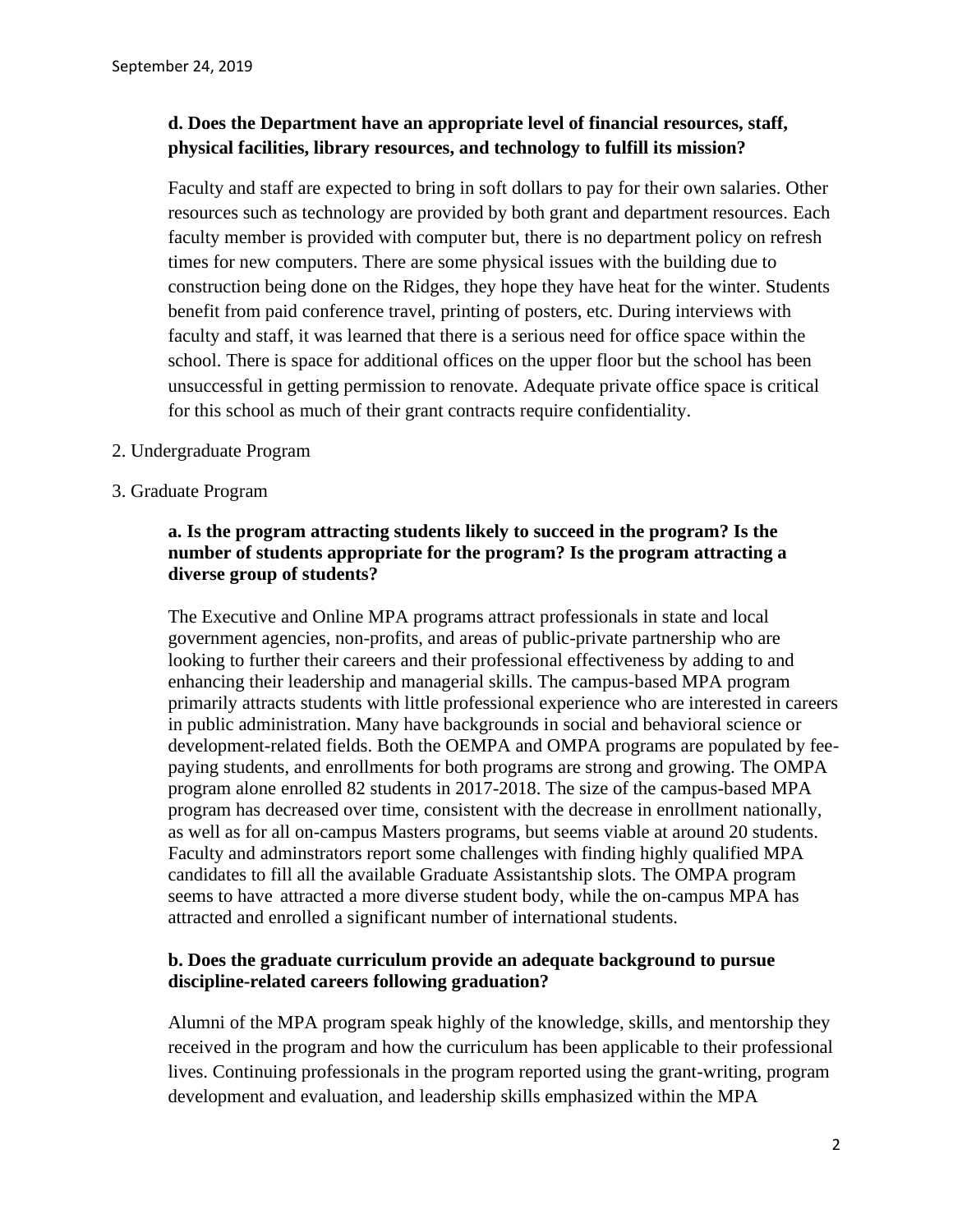curriculum to become better public servants and organizational leaders. Students at the beginning of their professional careers benefit from the Voinovich faculty and staff's vast network of public-private partnerships, contract work, and community engagement, which helps students gain real-world experience and secure internships and postgraduation employment in their field.

## **c. Does the program provide adequate mentoring and advising to students to prepare them for discipline-related careers?**

Mentoring and advising in preparation for careers in public administration is a particular strength of the MPA program, especially for students without much professional experience. On-campus MPA students have the opportunity to work closely with faculty, staff and fellow students in research groups that do engaged, applied research for a variety of public and private clients. Both teaching faculty and research staff work closely with students in their research teams, overseeing the hands-on work of the students, providing feedback and contacts for securing internships, and even co-authoring reports and publications with students. EMPA and OEMPA students also reported high degrees of flexibility and responsiveness from their faculty in helping them tailor course assignments to the students' particular professional focus and career objective.

### **d. Are the resources and the number of and distribution of faculty sufficient to support the graduate program?**

The balance of tenure-track, instructional, and adjunct faculty with the size of the program seems to be adequate at present. However, any additional growth of the OEMPA and OMPA programs will require careful management to maintain a strong, qualified pool of instructors to meet student demand and provide adequate advising and mentorship. The program should be commended for having a dedicated instructional faculty member to provide student and instructional support for the OMPA program, and this position should supported and maintained.

#### **e. Does the program offer appropriate financial support to graduate students?**

The mid-career professionals in the OEMPA and OMPA programs are fee-paying students, as are some of the on-campus MPA students. The program offers a limited number of Graduate Assistantships to highly qualified on-campus MPA students (for a total of 5), and others may be covered by funding from other departments through dual degree programs or by employee benefits through the university.

#### **f. Is teaching adequately assessed?**

Courses are evaluated by students at the end of every session, and the results are reviewed by the MPA director, who intervenes with faculty and instructors to address any problems. The user interface template and content of courses for the OMPA program is standardized across sections, which decreases variation in instructional quality.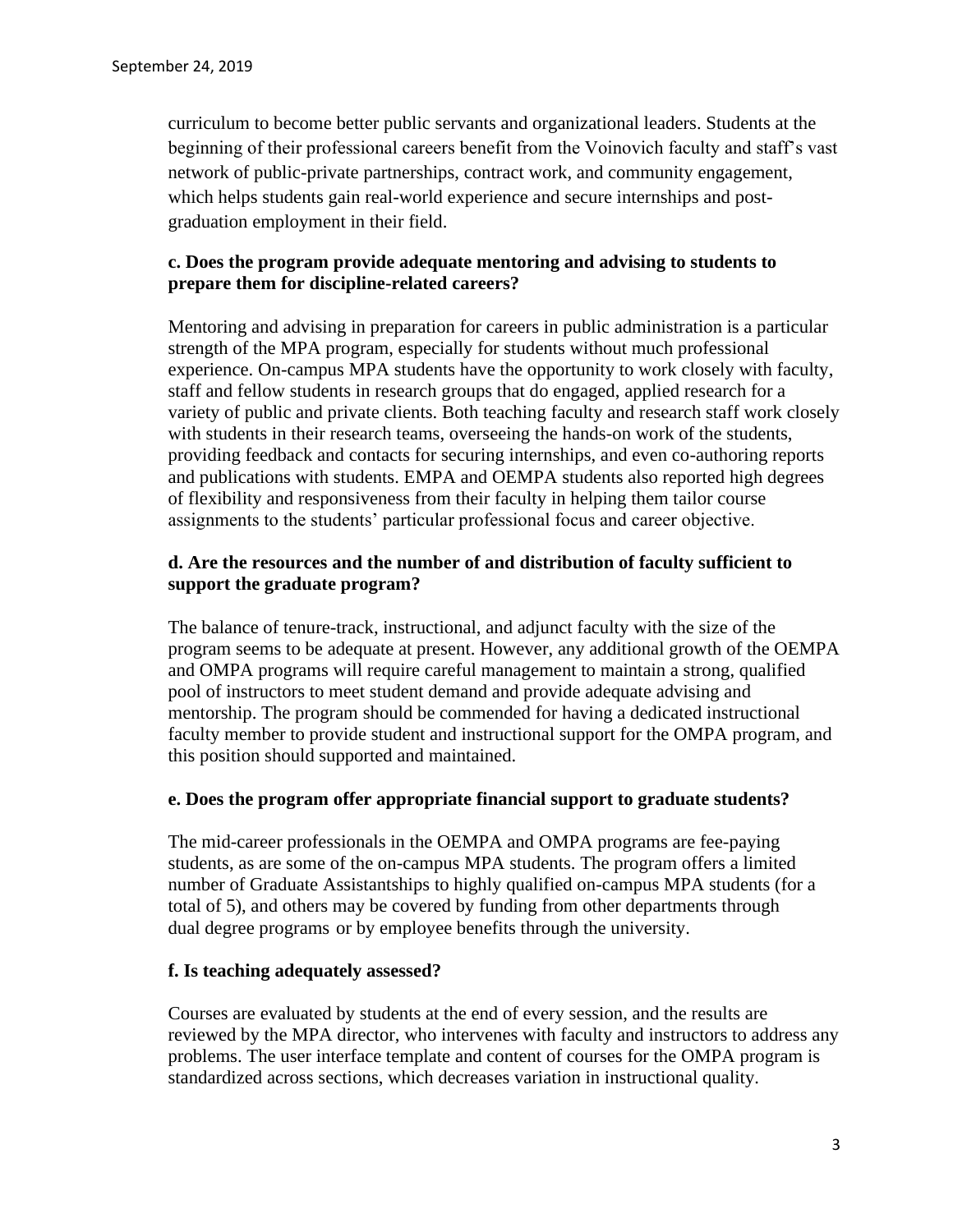Permanent faculty have co-taught sections with adjunct faculty in the past to ensure a high level of instructional quality.

#### **g. Are students able to move into to discipline-related careers?**

The placement record of graduates of the program appears strong, though specific data on placements was not available. Alumni reported satisfaction with placement support and the connection between their degree and career goals. Alumni also seemed to maintain good connections with the MPA program, and the network of alumni from the program has resulted in placements for more recent graduates, particularly in state and local government and agencies. The program should be commended for strong alumni outreach, which extends to alumni involvement in marketing and recruitment as well as internship and post-graduation placement. Alumni also reported using the MPA program as an ongoing resource for consultation, continuing education, and cross-agency connections.

### 4. Areas of Concern

Space issues: Out of office space; staff and faculty in 3 separate buildings; not enough private office space given needs of proprietary data related to grants and contracts, HIPAA and FERPA concerns; little space to convene alumni or for student interaction

### 5. Recommendations

- a. Integrate diversity more deliberately throughout the curricula
- b. Formalize mentoring of junior faculty tenure-track, instructional and adjuncts by senior faculty
- c. Articulate the uniqueness of the engaged faculty model within the university and the benefits of this model for the community and the university
- d. Pursue partnerships with other units in the university to strengthen enrollment of oncampus MPA program and to recruit strong applicants that can support engaged research mission
- 6. Commendations

Flexibility

Good balance between theory and practice

Engaged-Scholar model that emphasizes experiential, applied, service-learning approaches in instruction.

7. Overall Judgement: The program is judged to be **viable**.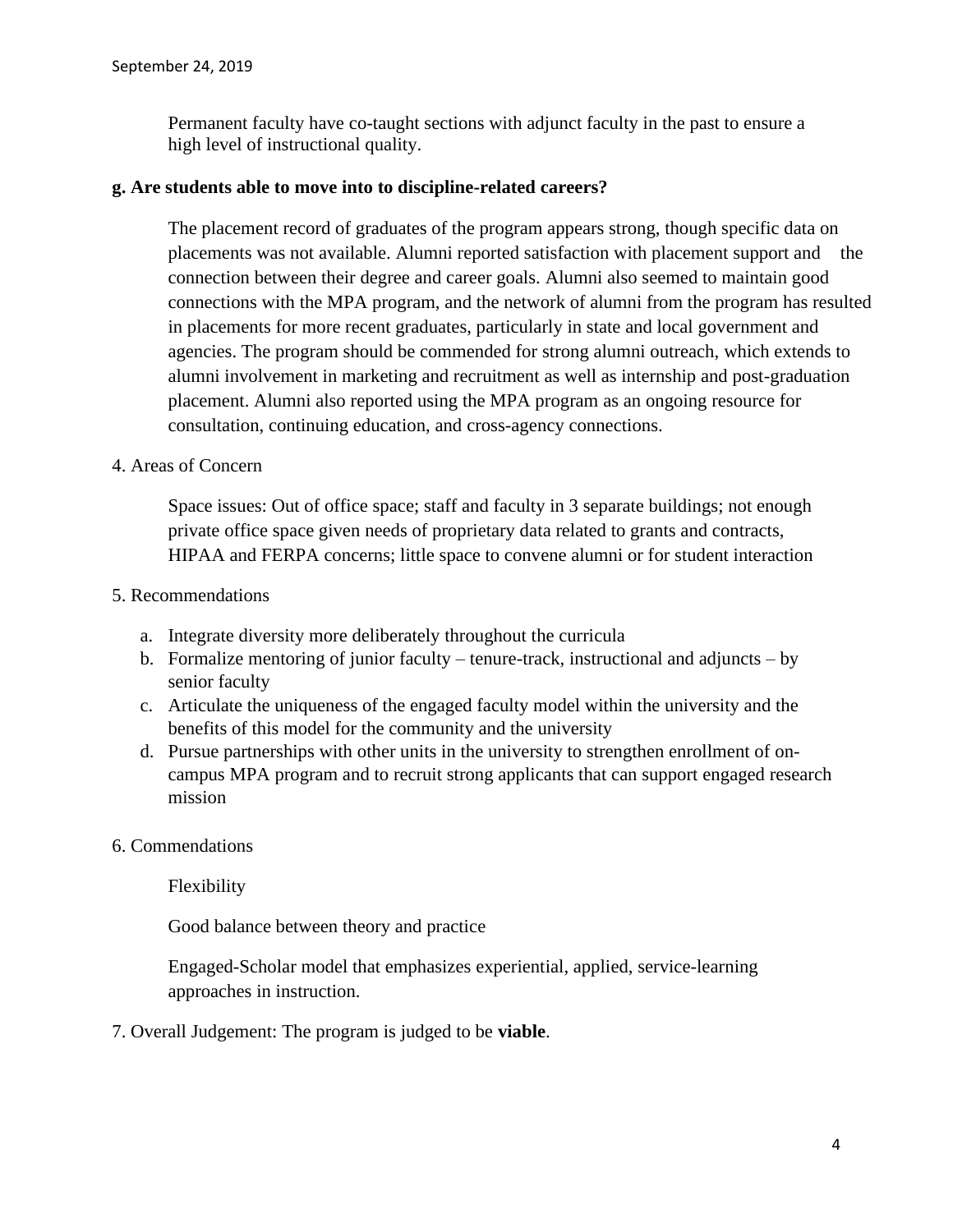September 24, 2019

**Internal Reviewers**: Myra Waterbury and Scott Sparks

**External Reviewer**: Hunter Bocot - University of North Carolina, Greensboro

**Dates of Review**: September 16 and 17, 2019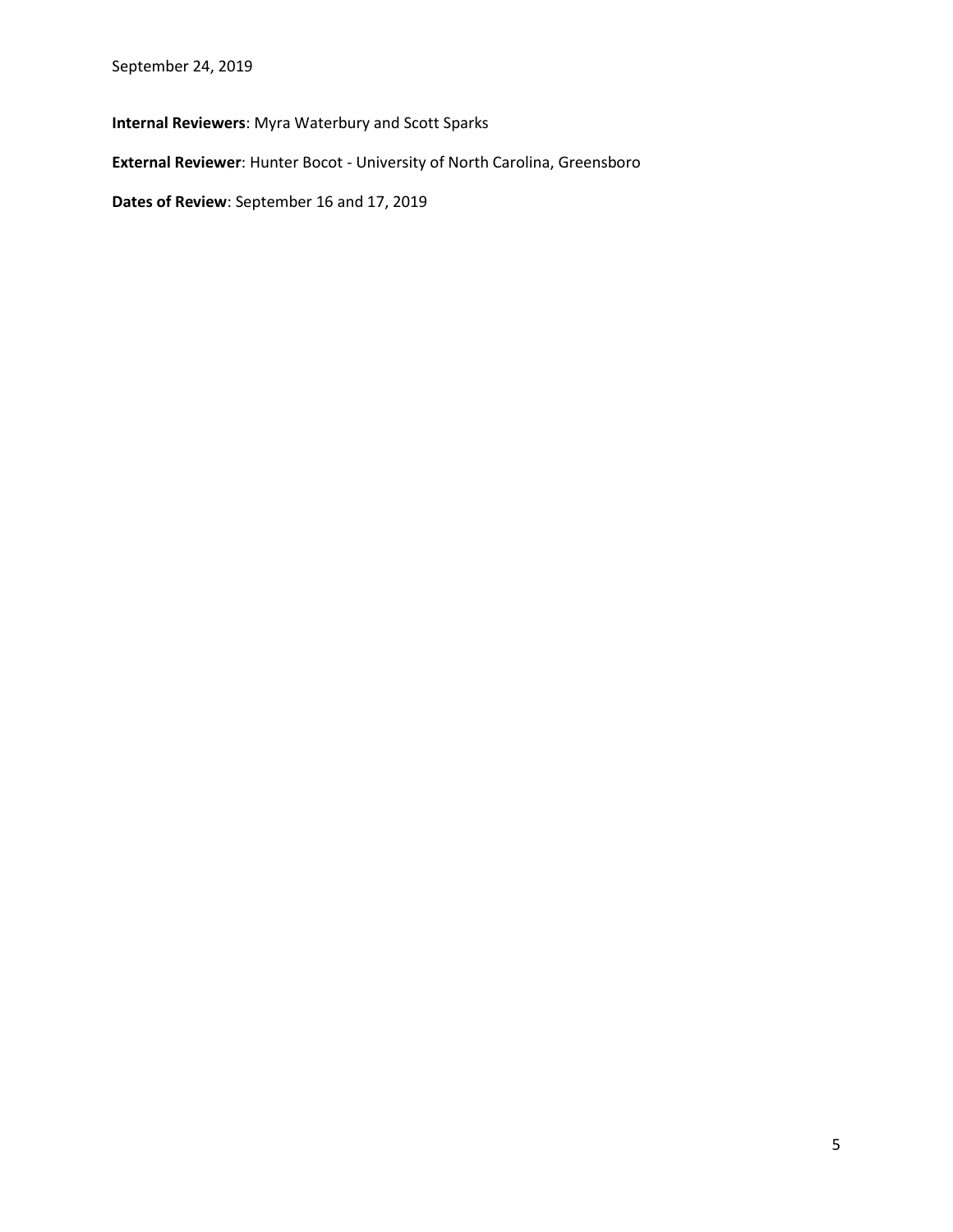## **Dean Mark Weinberg's Response to the Ohio University 7-Year Curriculum Review of the Master of Public Administration Program October 14, 2019**

The Voinovich School of Leadership and Public Affairs thanks both the external and internal reviewers for the time they spent with the Master of Public Administration (MPA) Program. Their valuable review report will help us continue to improve of the Program. As Dean, I welcome the reviewers' finding that the Program is "viable."

I would like to highlight some key observations from the report and their connection to future initiatives. I was pleased to see the reviewers' comments on the strength and viability of the School's engaged faculty model and the externally-directed applied research "that extends the university into communities throughout the state." This has always been our model and we continue to seek new ways to build partnerships to create value for communities and greatly enhance the student learning experience. Our Voinovich Academy for Leadership in the Public Sector is allowing us to re-imagine the MPA student experience as transformational rather than transactional. A student may be enrolled in one of our three MPA platforms and also participate in Voinovich Academy leadership opportunities. Upon completion of the MPA degree, that student continues to be connected to the School and University through the Academy, along with the public or nonprofit agency that employs them. Professionals may first engage with the School through the Academy, then enroll in the MPA program. Our curricular innovations are increasingly being co-produced by our degree programs and the Voinovich Academy. For example, our new MPA concentration in Crisis and Emergency Management is largely a result of the demand for executive training in this area through the Academy.

The reviewers recognized the value of the applied research, learning by doing, and partner engagement that is central to the Voinovich School's approach and President Nellis' strategic pathway of engagement. The Ohio University Board of Trustees created the School as its first independent multidisciplinary engagement college. As part of this mandate, the School has a 12-month engaged faculty and professionals' model in which faculty and professionals work closely with community partners to promote economic growth, social impact, sustainability and leadership. Each faculty member links their work to a range of community challenges through applied research, classroom teaching, external training, and service to the region, state, and beyond. To facilitate this model, the School is organized in program partnerships as opposed to traditional departments or divisions. The Voinovich School approach to public service innovation and education is at the heart of the vision of the new American university. Arizona State University's President Michael Crow captures what this dynamic approach can be.